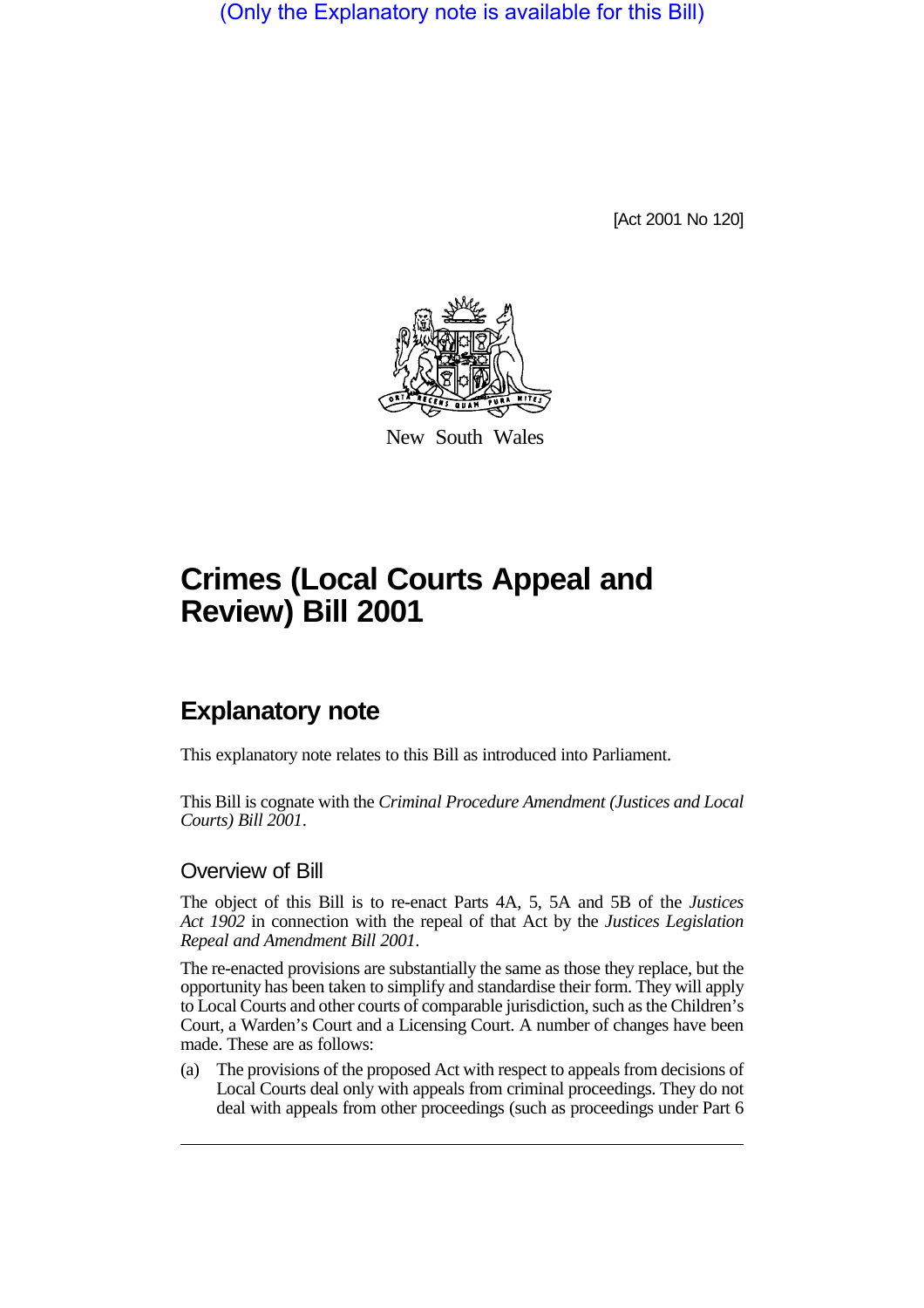Explanatory note

of the *Local Courts Act 1982*, as amended by the proposed *Justices Legislation Repeal and Amendment Act 2001*). However, consequential amendments to that Act and other Acts have the effect of applying Parts 2, 3, 4 and 5 of the proposed Act to such appeals. For the purpose of applying those Parts to appeals on non-criminal matters, the proposed Act authorises the making of regulations to prescribe the modifications to be made to those Parts in their application to such appeals.

- (b) The definition of *environmental offence*, relevant to the apportionment of jurisdiction between the Land and Environment Court and the Supreme Court, has been expanded so as to include any offence for which proceedings can be taken in the Land and Environment Court in the exercise of its summary jurisdiction.
- (c) As part of the process of simplification, the expressions "defendant" and "prosecutor" are used throughout the proposed Act (rather than "accused", "applicant" and "informant" as they appear in some of the provisions being replaced).
- (d) As part of the process of simplification, references to the Attorney General have been removed where they would otherwise augment references to the Director of Public Prosecutions. There is instead a provision that simply states that any function of the Director of Public Prosecutions under the proposed Act may be exercised by the Attorney General.

The Bill also enacts various savings and transitional provisions.

Outline of provisions

## **Part 1 Preliminary**

Part 1 (clauses 1–3) contains provisions with respect to the citation, commencement and interpretation of the proposed Act.

# **Part 2 Local Court review of Local Court decisions**

Part 2 corresponds to Part 4A of the *Justices Act 1902*, and contains provisions with respect to the review by a Local Court of Local Court decisions. Applications for annulment of conviction or sentence may be made to a Local Court (clause 4) or to the Minister (clause 5). Notice of when and where the application is to be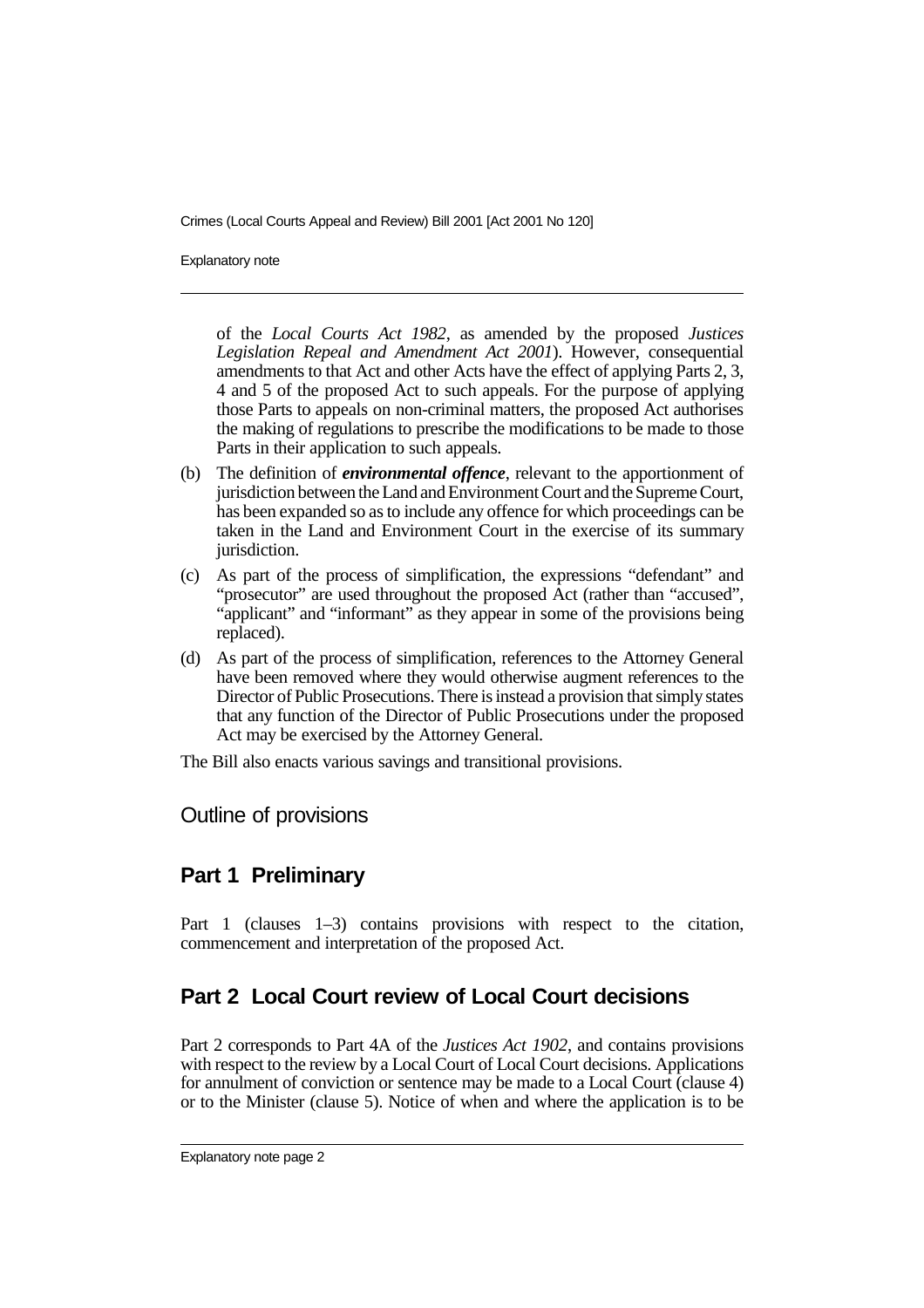Explanatory note

heard is to be given to the applicant and all interested parties (clause 6). A procedure is established for dealing with applications (clause 7), and circumstances specified in which an application is to be granted (clause 8). If an application is granted, the relevant conviction or sentence is annulled and the matter heard afresh (clause 9). On being annulled, a conviction or sentence ceases to have effect, and enforcement action taken in respect of any sentence is to be reversed (clause 10).

## **Part 3 Appeals from Local Court to District Court**

Part 3 corresponds to Part 5A of the *Justices Act 1902*, and contains provisions with respect to appeals from a Local Court to the District Court.

**Division 1** deals with appeals by defendants, Subdivision 1 with respect to the making of appeals and Subdivision 2 with respect to their determination.

The provisions of **Subdivision 1** prescribe the matters in respect of which an appeal may be made as of right (clause 11) and those that require leave (clause 12) (with a 28-day period for appeal in either case), provide for the making of late appeals and applications (clause 13), set out the procedure for lodging an appeal or application (clause 14) and for the subsequent notification of other parties (clause 15).

The provisions of **Subdivision 2** deal with the determination of applications for leave to appeal (clause 16), the manner of hearing an appeal against sentence (clause 17) or conviction (clause 18), the giving of evidence by witnesses (clause 19), the determination of appeals (clause 20), the notification procedures following dismissal of an appeal or application (clause 21) and the procedure for applying to have an order of dismissal revoked (clause 22).

**Division 2** deals with appeals by prosecutors, Subdivision 1 with respect to the making of appeals and Subdivision 2 with respect to their determination.

The provisions of **Subdivision 1** deal with the matters in respect of which an appeal may be made (clause 23) (with a 28-day period for appeal), set out the procedure for lodging an appeal (clause 24) and for the subsequent notification of other parties (clause 25).

The provisions of **Subdivision 2** deal with the manner of hearing an appeal (clause 26) and the determination of appeals (clause 27).

**Division 3** confers miscellaneous powers on the District Court with respect to appeals (clause 28), imposes certain limits on appeals (clause 29) and provides for the making of rules of court (clause 30).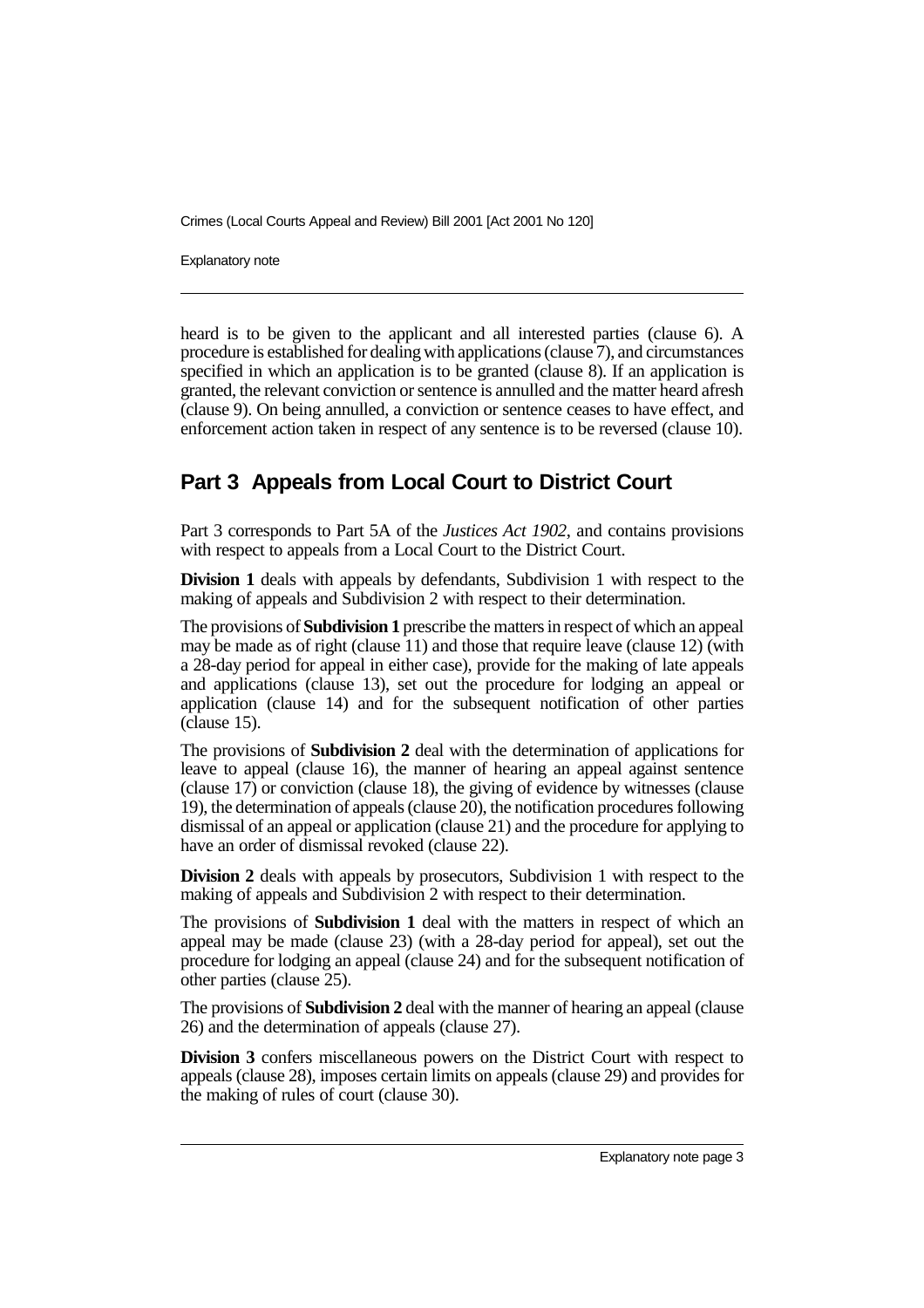Explanatory note

# **Part 4 Appeals from Local Court to Land and Environment Court**

Part 4 corresponds to Part 5B of the *Justices Act 1902*, and contains provisions with respect to appeals from a Local Court to the Land and Environment Court.

**Division 1** deals with appeals by defendants, Subdivision 1 with respect to the making of appeals and Subdivision 2 with respect to their determination.

The provisions of **Subdivision 1** prescribe the matters in respect of which an appeal may be made as of right (clause 31) and those that require leave (clause 32) (with a 28-day period for appeal in either case), provide for the making of late appeals and applications (clause 33), set out the procedure for lodging an appeal or application (clause 34) and for the subsequent notification of other parties (clause 35).

The provisions of **Subdivision 2** deal with the determination of applications for leave to appeal (clause 36), the manner of hearing an appeal (clause 37), the giving of evidence by witnesses (clause 38), the determination of appeals (clause 39), the notification procedures following dismissal of an appeal or application (clause 40) and the procedure for applying to have an order of dismissal revoked (clause 41).

**Division 2** deals with appeals by prosecutors, Subdivision 1 with respect to the making of appeals and Subdivision 2 with respect to their determination.

The provisions of **Subdivision 1** deal with the matters in respect of which an appeal may be made as of right (clause 42) and those that require leave (clause 43) (with a 28-day period for appeal in either case), set out the procedure for lodging an appeal (clause 44) and for the subsequent notification of other parties (clause 45).

The provisions of **Subdivision 2** deal with the determination of applications for leave to appeal (clause 46), the manner of hearing an appeal (clause 47) and the determination of appeals (clause 48).

**Division 3** confers miscellaneous powers on the Land and Environment Court with respect to appeals (clause 49), imposes certain limits on appeals (clause 50) and provides for the making of rules of court (clause 51).

## **Part 5 Appeals from Local Court to Supreme Court**

Part 5 corresponds to Part 5 of the *Justices Act 1902*, and contains provisions with respect to appeals from a Local Court to the Supreme Court.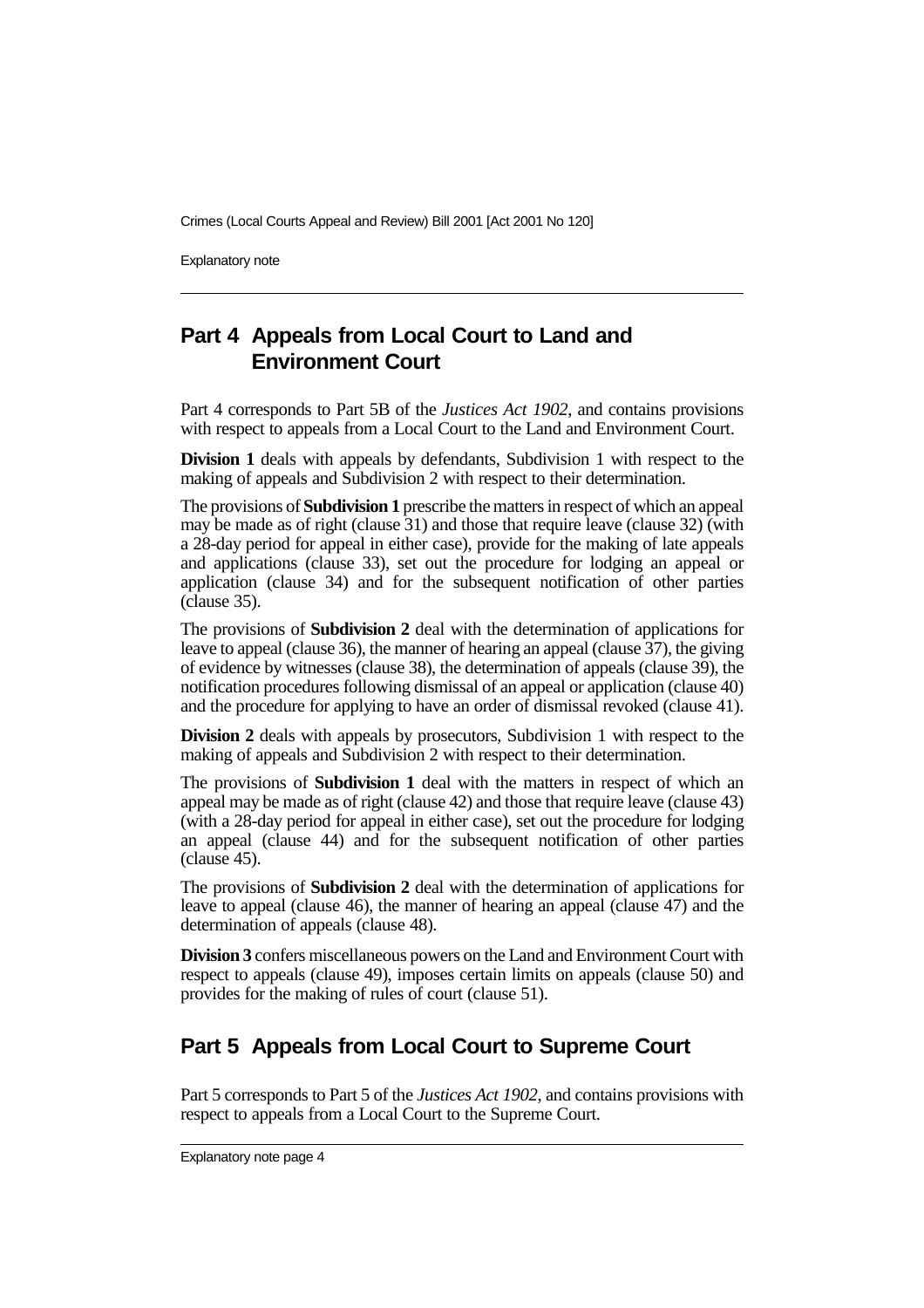Explanatory note

**Division 1** deals with appeals by defendants, Subdivision 1 with respect to the making of appeals and Subdivision 2 with respect to their determination.

The provisions of **Subdivision 1** prescribe the matters in respect of which an appeal may be made as of right (clause 52) and those that require leave (clause 53).

The provisions of **Subdivision 2** deal with the determination of applications for leave to appeal (clause 54), the determination of appeals (clause 55).

**Division 2** deals with appeals by prosecutors, Subdivision 1 with respect to the making of appeals and Subdivision 2 with respect to their determination.

The provisions of **Subdivision 1** deal with the matters in respect of which an appeal may be made as of right (clause 56) and those that require leave (clause 57).

The provisions of **Subdivision 2** deal with the determination of applications for leave to appeal (clause 58), the determination of appeals (clause 59).

**Division 3** imposes certain limits on appeals (clause 60) and provides for the making of rules of court (clause 61).

#### **Part 6 Provisions common to all appeals**

Part 6 contains provisions common to all appeals under proposed Parts 3, 4 and 5. These provisions:

- (a) allow courts to overlook or cure technical defects in notices of appeal and applications for leave to appeal (clause 62), and
- (b) provide for an automatic stay of execution of sentence following the lodgment of an appeal (clause 63), and
- (c) allow an appeal court dealing with an appeal in respect of one conviction or sentence to deal also with appeals against other convictions or sentences imposed at the same time (clause 64), and
- (d) provide that convictions and sentences are not to be set aside on narrow technical grounds (clause 65), and
- (e) allow any matter that is remitted to a Local Court following an appeal to be dealt with by another Magistrate if the original Magistrate is unavailable (clause 66), and
- (f) allow an appeal to be withdrawn with the leave of the appeal court (clause 67), and
- (g) allow an appeal court to backdate a conviction or sentence (clause 68), and